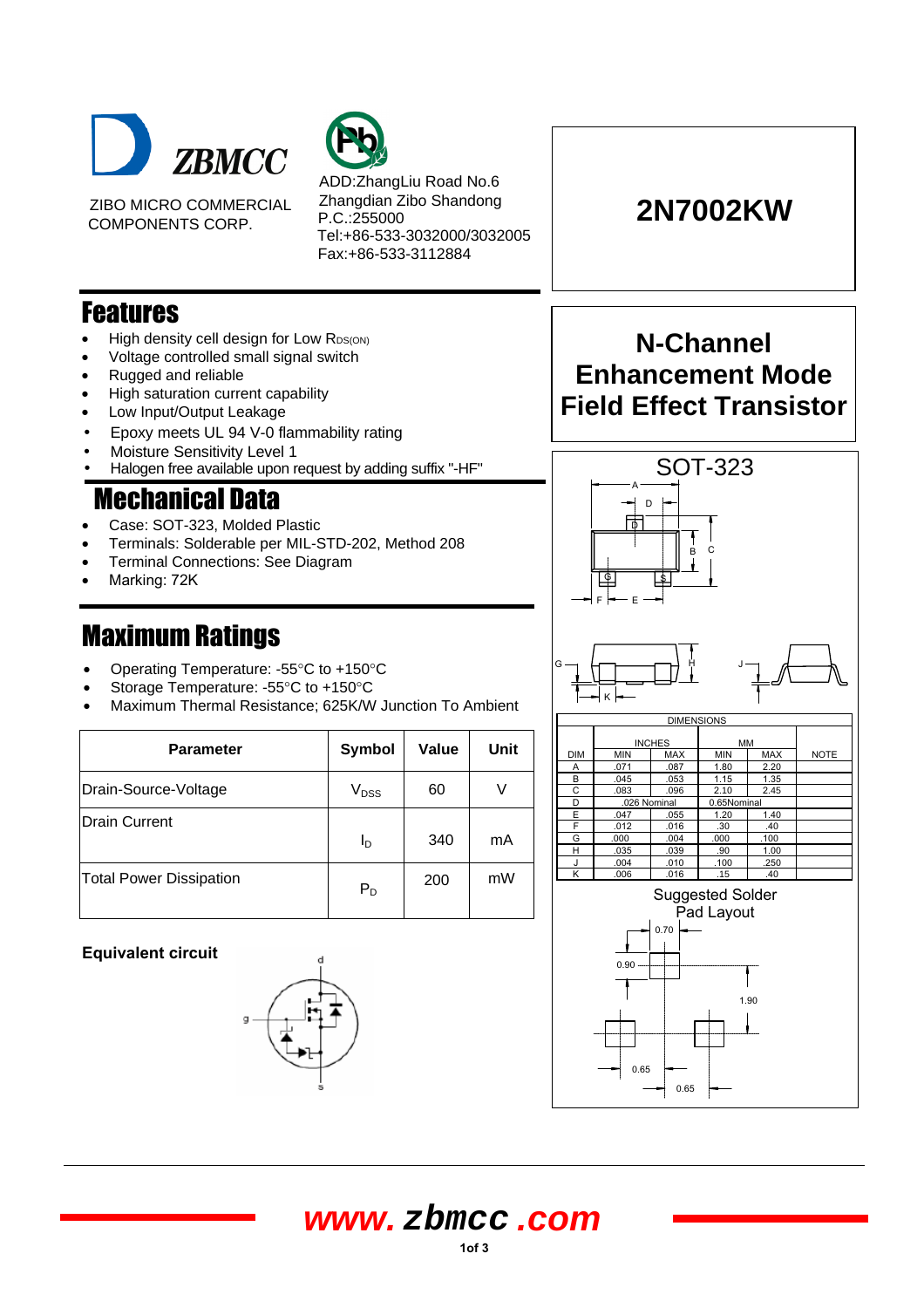# 2N7002KW



| MUSFET ELECTRICAL CHARACTERISTICS (Ta=Z5 C unless otherwise specified) |                             |                                                     |       |            |              |              |  |
|------------------------------------------------------------------------|-----------------------------|-----------------------------------------------------|-------|------------|--------------|--------------|--|
| <b>Parameter</b>                                                       | Symbol                      | <b>Test Condition</b>                               | Min   | <b>Typ</b> | <b>Max</b>   | <b>Units</b> |  |
| <b>Static Characteristics</b>                                          |                             |                                                     |       |            |              |              |  |
| Drain-Source Breakdown Voltage                                         | <b>V<sub>DS</sub></b>       | $V$ GS = 0V, Ip = 250 $\mu$ A                       | 60    |            |              | $\vee$       |  |
| Gate Threshold Voltage*                                                | $V$ GS(th)                  | $V_{DS} = V_{GS}$ , $I_D = 1mA$                     | 1     |            |              | $\vee$       |  |
| Zero Gate Voltage Drain Current                                        | <b>l</b> <sub>pss</sub>     | $V_{DS} = 48V$ , $V_{GS} = 0V$                      |       |            | $\mathbf{1}$ | μA           |  |
| Gate -Source leakage current                                           | <b>I</b> GSS                | $V$ GS = $\pm$ 20V, V <sub>DS</sub> = 0V            |       |            | ±10          | μA           |  |
| Drain-Source On-Resistance*                                            | R <sub>DS(on)</sub>         | $V$ GS = 4.5V, lp = 200 mA                          |       |            | 5.3          | Ω            |  |
|                                                                        |                             | $V$ GS = 10V.Ip = 500 mA                            |       |            | 5            | Ω            |  |
| Diode Forward Voltage                                                  | <b>V<sub>SD</sub></b>       | VGS=0V, Is=300mA                                    |       |            | 1.5          | $\vee$       |  |
| Recovered charge                                                       | $Q_{r}$                     | VGS=0V,Is=300mA,VR=25V,<br>$dl_s/d_t = -100A/\mu s$ |       | 30         |              | nC           |  |
| <b>Dynamic Characteristics**</b>                                       |                             |                                                     |       |            |              |              |  |
| Input Capacitance                                                      | $C$ iss                     |                                                     |       |            | 40           | pF           |  |
| <b>Output Capacitance</b>                                              | $\mathsf{C}$ <sub>oss</sub> | $V_{DS}$ =10V, VGs = 0V, f = 1MHz                   |       |            | 30           | pF           |  |
| Reverse Transfer Capacitance                                           | $C$ <sub>rss</sub>          |                                                     |       |            | 10           | pF           |  |
| <b>Switching Characteristics**</b>                                     |                             |                                                     |       |            |              |              |  |
| Turn-On Delay Time                                                     | $t_{d(0n)}$                 | $V$ GS=10V, VDD=50V, RG=50 $\Omega$ ,               |       |            | 10           | ns           |  |
| <b>Turn-Off Delay Time</b>                                             | $t_{d(\text{off})}$         | $R$ GS=50 $\Omega$ , RL=250 $\Omega$                |       |            | 15           | ns           |  |
| Reverse recovery Time                                                  | $t_{rr}$                    | VGS=0V,Is=300mA,VR=25V,<br>$dl_s/d_t = -100A/\mu s$ |       | 30         |              | ns           |  |
| <b>GATE-SOURCE ZENER DIODE</b>                                         |                             |                                                     |       |            |              |              |  |
| Gate-Source Breakdown Voltage                                          | <b>BV<sub>GSO</sub></b>     | $I_{gs} = \pm 1 \text{mA}$ (Open Drain)             | ±21.5 |            | ±30          | V            |  |
| Notes:                                                                 |                             |                                                     |       |            |              |              |  |

### **MOSFET ELECTRICAL CHARACTERISTICS (Ta=25**℃ **unless otherwise specified)**

\*Pulse Test : Pulse Width ≤300µs, Duty Cycle ≤2%.

\*\*These parameters have no way to verify.

# **www. zbmcc .com**